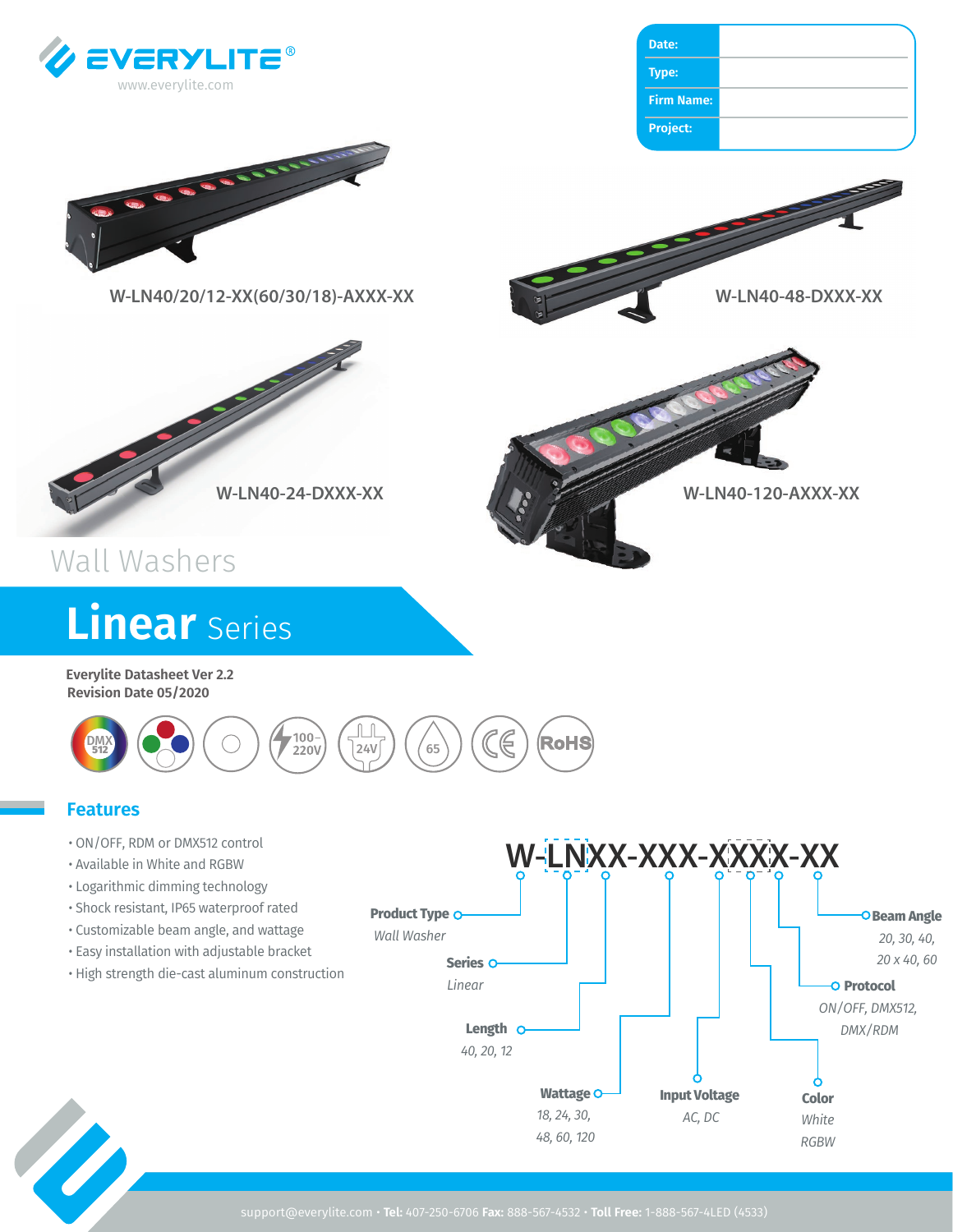

## **Technical Parameters by Item#**

#### **ON/OFF**

| <b>Physical</b>    |       |                           |                          |            |                 |                                 |         | <b>Electrical</b>  |            | <b>Control</b> |
|--------------------|-------|---------------------------|--------------------------|------------|-----------------|---------------------------------|---------|--------------------|------------|----------------|
| Model              | Color | <b>Dimensions</b>         |                          | <b>Net</b> | <b>LED</b>      | <b>Beam Angle</b>               | Input   | Power              | lm/fixture | Protocol       |
|                    |       | (HxWxD)                   | <b>Color Temperature</b> |            | Weight Quantity | <b>Options</b>                  | Voltage | <b>Consumption</b> |            |                |
| W-LN40-24-DWXO-XX  |       | White 2.5" x 40" x 1.4"   | 1800K~6000K              | $3.3$ lbs  | 24              | 20/30/40/60/20x40               | 24 VDC  | 24W                | 2350lm     | ON/OFF         |
| W-LN40-48-DWXO-XX  | White | $3.2$ " x 40" x 2"        | $1800 - 6000$ K          | 5.5 lbs    | 24              | 20/30/40/60/20x40               | 24 VDC  | 48W                | 3750lm     | ON/OFF         |
| W-LN40-60-AWXO-XX  | White | $4" \times 40" \times 2"$ | $1800 - 6000$ K          | $6.6$ lbs  | 24              | 20/30/40/60/20x40 100 - 220 VAC |         | 60W                | 3750lm     | ON/OFF         |
| W-LN40-120-AWXO-XX |       | White 8.7" x 40" x 6.7"   | $3000 - 6000K$           | $16.5$ lbs | 16              | 20/30/40/60/20x40 100 - 220 VAC |         | <b>120W</b>        | 6654lm     | ON/OFF         |

#### **DMX (WHITE)**

| <b>Physical</b>    |       |                                   |                          |            |                 |                                   |         | <b>Electrical</b> | <b>Output</b> | <b>Control</b> |
|--------------------|-------|-----------------------------------|--------------------------|------------|-----------------|-----------------------------------|---------|-------------------|---------------|----------------|
| Model              | Color | <b>Dimensions</b><br>(HxWxD)      |                          | Net.       | <b>LED</b>      | <b>Beam Angle</b>                 | Input   | Power             | Im/fixture    | Protocol       |
|                    |       |                                   | <b>Color Temperature</b> |            | Weight Quantity | <b>Options</b>                    | Voltage | Consumption       |               |                |
| W-LN40-48-DWXS-XX  |       | White $3.2" \times 40" \times 2"$ | $1800 - 6000$ K          | $5.5$ lbs  | 24              | 20/30/40/60/20x40                 | 24 VDC  | 48W               | 3750lm        | <b>DMX512</b>  |
| W-LN40-60-AWXS-XX  | White | 4" x 40" x 2"                     | $1800 - 6000$ K          | $6.6$ lbs  | 24              | 20/30/40/60/20x40 100 - 220 VAC   |         | 60W               | 3750lm        | <b>DMX512</b>  |
| W-LN40-120-AWXS-XX |       | White 8.7" x 40" x 6.7"           | $3000 - 6000K$           | $16.5$ lbs | 16              | 20/30/40/60/20x40   100 - 220 VAC |         | <b>120W</b>       | 6654lm        | <b>DMX512</b>  |

#### **DMX (RGBW)**

| <b>Physical</b>   |             |                              |                            |            |                                     |                                     |                  | <b>Electrical</b>    |            | <b>Control</b> |
|-------------------|-------------|------------------------------|----------------------------|------------|-------------------------------------|-------------------------------------|------------------|----------------------|------------|----------------|
| Model             | Color       | <b>Dimensions</b><br>(HxWxD) | <b>Color Temperature</b>   | <b>Net</b> | LED <sup>1</sup><br>Weight Quantity | <b>Beam Angle</b><br><b>Options</b> | Input<br>Voltage | Power<br>Consumption | Im/fixture | Protocol       |
| W-LN12-18-AFWS-XX | <b>RGBW</b> | $4"$ x 12" x 2"              | Red 620~626 nm             | $2.6$ lbs  | 6                                   | 20/30/40/60/20x40 100 - 220 VAC     |                  | <b>18W</b>           | 550lm      | <b>DMX512</b>  |
|                   |             |                              | Green 519~526 nm           |            |                                     |                                     |                  |                      |            |                |
|                   |             |                              | Blue 460~466 nm            |            |                                     |                                     |                  |                      |            |                |
|                   |             |                              | White (3000, 4000, 6000 K) |            |                                     |                                     |                  |                      |            |                |
| W-LN20-30-AFWS-XX | <b>RGBW</b> | 4" x 20" x 2"                | Red 620~626 nm             |            | 12                                  | 20/30/40/60/20x40 100 - 220 VAC     |                  | 30W                  |            |                |
|                   |             |                              | Green 519~526 nm           | $3.7$ lbs  |                                     |                                     |                  |                      | 1085lm     | <b>DMX512</b>  |
|                   |             |                              | Blue 460~466 nm            |            |                                     |                                     |                  |                      |            |                |
|                   |             |                              | White (3000, 4000, 6000 K) |            |                                     |                                     |                  |                      |            |                |

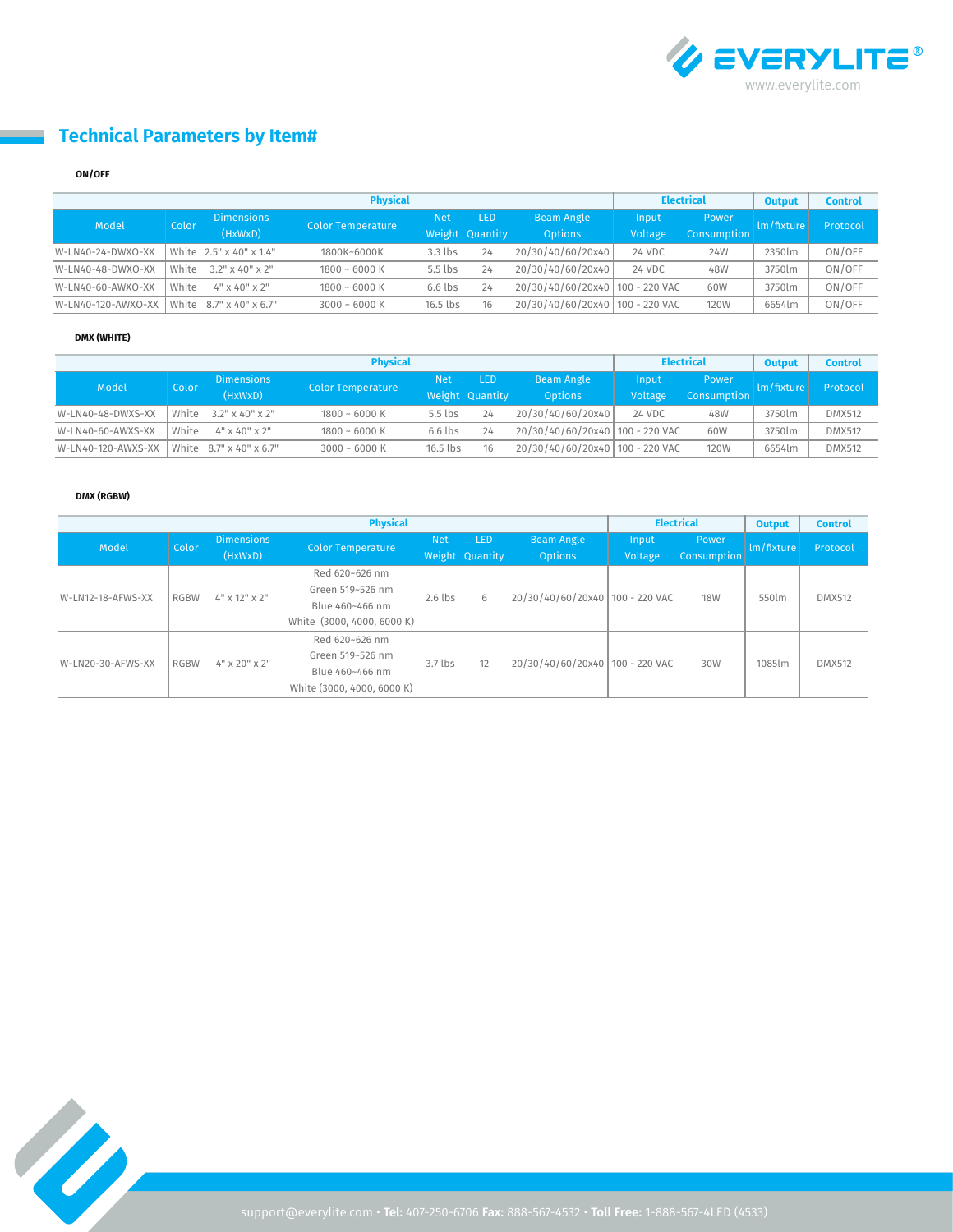

## **Technical Parameters by Item#**

#### **DMX/RDM**

 $\mathbb{R}^2$ 

| <b>Physical</b>    |             |                              |                                                                                     |            |                               |                                     | <b>Electrical</b> |                             | <b>Output</b> | <b>Control</b> |
|--------------------|-------------|------------------------------|-------------------------------------------------------------------------------------|------------|-------------------------------|-------------------------------------|-------------------|-----------------------------|---------------|----------------|
| Model              | Color       | <b>Dimensions</b><br>(HxWxD) | <b>Color Temperature</b>                                                            | <b>Net</b> | <b>LED</b><br>Weight Quantity | <b>Beam Angle</b><br><b>Options</b> | Input<br>Voltage  | Power<br><b>Consumption</b> | lm/fixture    | Protocol       |
| W-LN40-24-DFWR-XX  |             | RGBW 2.5" x 40" x 1.4"       | Red 620~626 nm<br>Green 519~526 nm<br>Blue 460~466 nm<br>White (3000, 4000, 6000 K) | $3.3$ lbs  | 16                            | 20/30/40/60/20x40                   | 24 VDC            | 24W                         | 1040lm        | DMX512/RDM     |
| W-LN40-48-DFWR-XX  | <b>RGBW</b> | $3.2" \times 40" \times 2"$  | Red 620~626 nm<br>Green 519~526 nm<br>Blue 460~466 nm<br>White (3000, 4000, 6000 K) | $5.5$ lbs  | 16                            | 20/30/40/60/20x40                   | 24 VDC            | 48W                         | 1652lm        | DMX512/RDM     |
| W-LN40-60-AFWR-XX  | <b>RGBW</b> | $4"$ x 40" x 2"              | Red 620~626 nm<br>Green 519~526 nm<br>Blue 460~466 nm<br>White (3000, 4000, 6000 K) | $6.6$ lbs  | 16                            | 20/30/40/60/20x40   100 - 220 VAC   |                   | 60W                         | 2036lm        | DMX512/RDM     |
| W-LN40-120-AFWR-XX |             | RGBW 8.7" x 40" x 6.7"       | Red 620~626 nm<br>Green 519~526 nm<br>Blue 460~466 nm<br>White (3000, 4000, 6000 K) | $16.5$ lbs | 16                            | 20/30/40/60/20x40   100 - 220 VAC   |                   | <b>120W</b>                 | 3465lm        | DMX512/RDM     |

| <b>COMMON PARAMETERS</b> |                   |                                   |                      |               |             |              |                                      |                                  |              |  |
|--------------------------|-------------------|-----------------------------------|----------------------|---------------|-------------|--------------|--------------------------------------|----------------------------------|--------------|--|
| <b>Operating</b>         | <b>Storage</b>    | <b>Housing</b>                    | Housing              | Certification | Waterproof  | Working      | <b>DC Power</b>                      | <b>AC Power</b>                  | <b>DMX</b>   |  |
| Temperature              | Temperature       | Material                          | Color                |               | Grade       | Life-Span    | <b>Linking</b>                       | <b>Linking</b>                   | Linking      |  |
| $-50 - 185$ °F           | $-50 \sim 210$ °F | Tensile<br>Aluminum +<br>Die Cast | Matte Black/<br>Grey | CE. RoHS      | <b>IP65</b> | 50,000 Hours | $6 \times (24W)$<br>$3 \times (48W)$ | $14 \times (60W)$<br>12 x (120W) | 128 fixtures |  |

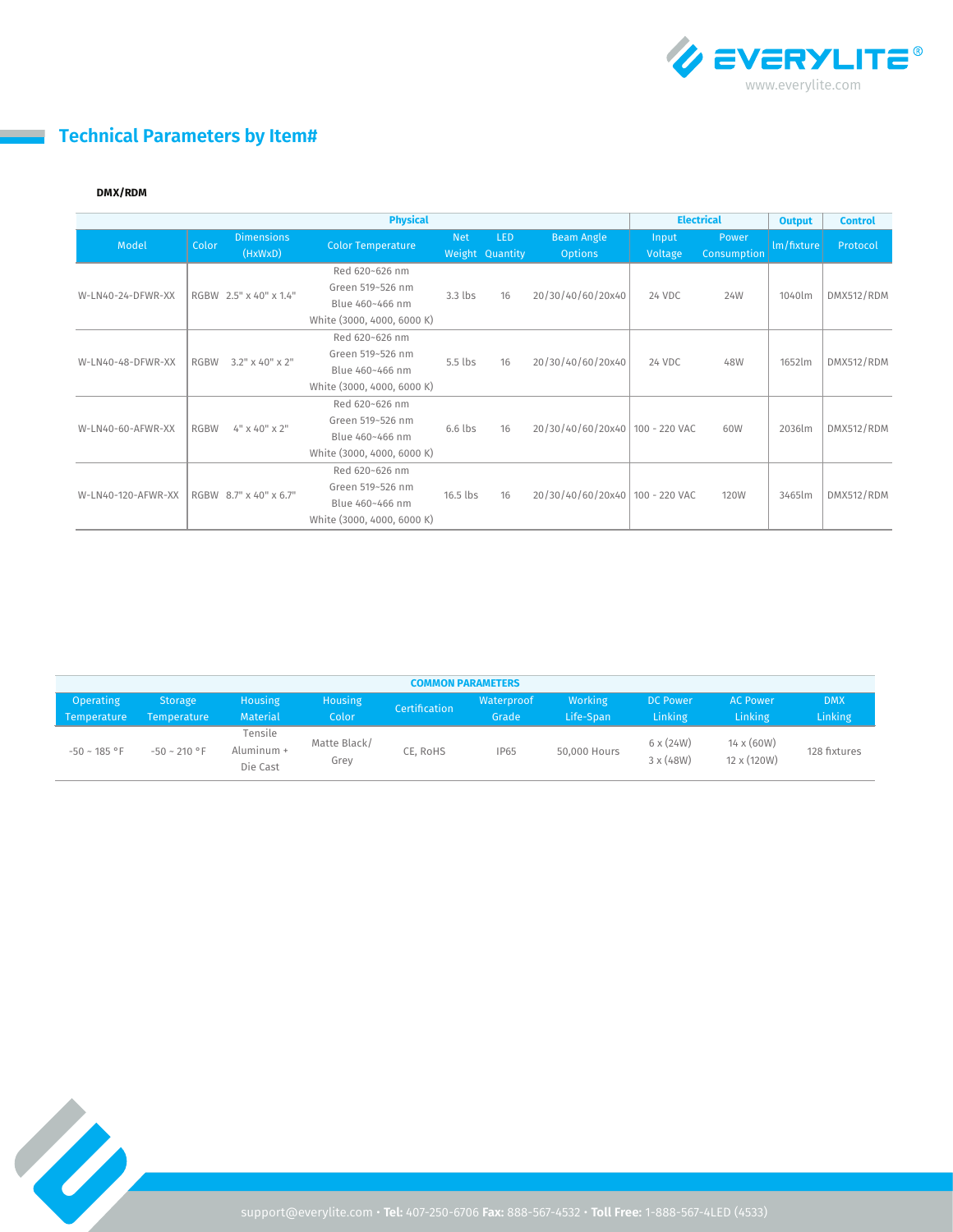

 $120^\circ$ 

 $60^\circ$ 

 $90^\circ$ 

## **Optical Parameters**

## W-LN40/20/12-XX(60/30/18)-AXXX-XX



#### W-LN40-24-DXXX-XX





#### W-LN40-48-DXXX-XX

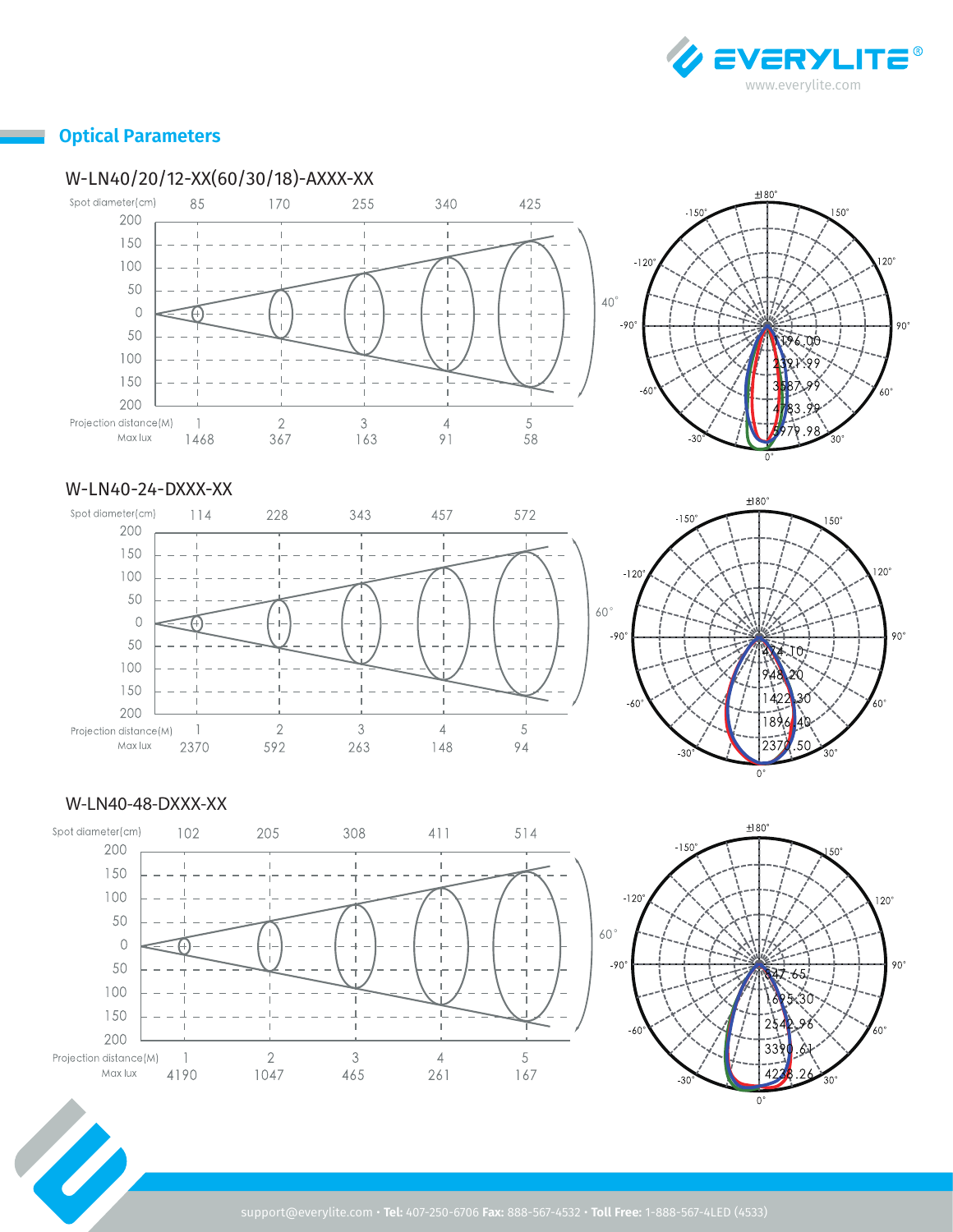

## **Optical Parameters**

#### W-LN40-120-AXXX-XX



**Drawings**

## W-LN40/20/12-XX(60/30/18)-AXXX-XX





W-LN40-24-DXXX-XX